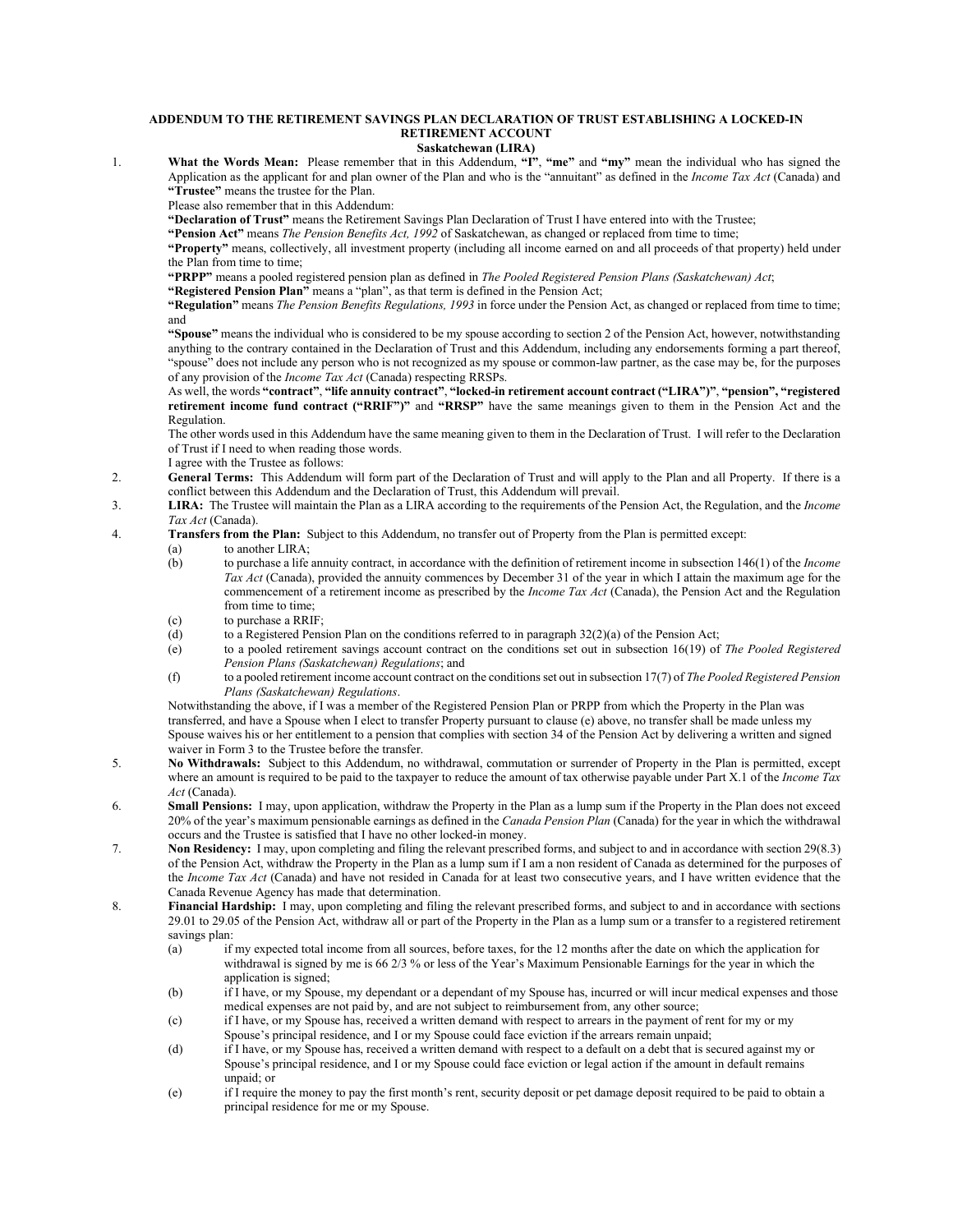- 9. **Shortened Life Expectancy:** Subject to paragraph 13 [Failure to Comply] of this Addendum, I may withdraw a lump sum or series of payments, for the purposes of subsection 39(2) of the Pension Act, where a physician certifies that due to mental or physical disability my life expectancy is shortened considerably.
- 10. **Investment of Property:** The Property in the Plan will be invested in a manner that complies with the rules for the investment of an RRSP pursuant to the *Income Tax Act* (Canada).
- 11. **Indemnity:** Where Property in the Plan is paid out contrary to the Pension Act, the Regulation or this Addendum, the Trustee will provide or ensure the provision of a pension in the amount of the pension that would have been provided had the Property not been paid out.
- 12. **Conditions for Transfer:** The Trustee will, before transferring out Property from the Plan pursuant to paragraph 4 [Transfers from the Plan] of this Addendum, advise the transferee in writing of the locked-in status of the Property and make acceptance of the transfer subject to the conditions provided for in the Regulation.
- 13. **Failure to Comply:** If the Trustee does not comply with paragraph 12 [Conditions for Transfer] of this Addendum and the transferee fails to pay the Property transferred in the form of a pension or in the manner required by the Regulation, the Trustee will provide or ensure the provision of the pension referred to in paragraph 11 [Indemnity] of this Addendum.
- 14. **Joint Pension:** The pension to be provided to me, where I:
	- (a) was a member of the Registered Pension Plan or PRPP from which the Property was transferred; and
	- (b) have a Spouse at the date when the pension commences;

shall comply with section 34 of the Pension Act, unless my Spouse waives the entitlement in the manner and in the form required by the Pension Act and the Regulation, and this form is filed with the Trustee.

- 15. **Transfer of Survivor's Benefits**: Where I was a member of the Registered Pension Plan or PRPP from which the Property in the Plan was transferred, upon my death, to the extent permitted by the *Income Tax Act* (Canada):
	- (a) my surviving Spouse is entitled to the Property in the Plan;<br>(b) if I do not have a surviving Spouse, my designated benefici
	- (b) if I do not have a surviving Spouse, my designated beneficiary is entitled to the Property in the Plan, (c) if I do not have a surviving Spouse or a designated beneficiary, my estate is entitled to the Property in
	- if I do not have a surviving Spouse or a designated beneficiary, my estate is entitled to the Property in the Plan; and
	- (d) the Property in the Plan will be transferred to my surviving Spouse, the designated beneficiary or my estate in accordance with paragraphs 16 [Survivor's Benefits] to 19 [Survivor's Benefits (Waiver in Effect)] of this Addendum.
- 16. **Survivor's Benefits:** If my surviving Spouse is entitled to the Property in the Plan pursuant to paragraph 15(a) [Transfer of Survivor's Benefits] of this Addendum, my Surviving Spouse may elect:
	- (a) to transfer the Property in the Plan in accordance with subsection 32(2) of the Pension Act; or
	- (b) to receive a lump sum payment equal to the Property in the Plan.
- 17. **Survivor's Benefits (No Surviving Spouse):** If I do not have a surviving Spouse at the time of my death, a lump sum payment equal to the Property in the Plan to which my surviving Spouse would have been entitled pursuant to paragraph 16 [Survivor's Benefits] of this Addendum will be paid:
	- (a) to my designated beneficiary; or
	- (b) if I do not have a designated beneficiary, to my estate.
- 18. **Waiver of Survivor's Benefits:** At any time before my death, my Spouse:
	- (a) may waive his or her entitlement pursuant to paragraph 16 [Survivor's Benefits] of this Addendum by delivering a written and signed waiver in Form 0.1 of the Appendix to the Regulation to the Trustee; and
	- (b) may revoke the waiver delivered pursuant to clause (a) of this paragraph of this Addendum by delivering a written and signed notice of revocation to the Trustee.
- 19. **Survivor's Benefits (Waiver in Effect)**: If a waiver pursuant to paragraph 18 [Waiver of Survivor's Benefits] of this Addendum is in effect on the date of my death, paragraph 17 [Survivor's Benefits (No Surviving Spouse] of this Addendum applies as if I died leaving no surviving Spouse.
- 20. **Division on Spousal Relationship Breakdown:** The Plan is subject, with any necessary modification, to the division on spousal relationship breakdown provisions in Part VI of the Pension Act.
- 21. **Separate Accounts:** No money that is not locked-in under the Pension Act will be transferred to or held under the Plan unless the locked-in money is to be held in a separate account that will contain only locked-in money.
- 22. **Commencement of Pension:** I must commence receipt of a pension before the end of the calendar year in which I attain the maximum age for the commencement of a retirement income as prescribed by the *Income Tax Act* (Canada), the Pension Act and Regulation from time to time.
- 23. **Attachment Allowed:** The Property in the Plan is subject to attachment for the purpose of enforcing a maintenance order as defined in *The Enforcement of Maintenance Orders Act* (Saskatchewan).
- 24. **Procedure on Attachment:** Where an amount has been attached pursuant to paragraph 23 [Attachment Allowed] of this Addendum: (a) the Trustee will deduct from the Property in the Plan:
	- (i) an amount, not to exceed \$250, that reasonably represents the Trustee's cost of complying with the attachment;
	- (ii) the total amount of taxes, if any, that are required to be deducted or withheld as a result of the attachment; and
	- (iii) the lessor of: (A) the amount attached; and (B) the remainder of the Property in the Plan;
	- (b) I have no further claim or entitlement to any pension respecting the amount attached; and (c) the Trustee is not liable to any person by reason of having made payment pursuant to an a
	- the Trustee is not liable to any person by reason of having made payment pursuant to an attachment mentioned in paragraph 23 [Attachment Allowed] of this Addendum.
- 25. **Differentiation on the Basis of Sex:** Property in the Plan must not subsequently be used to purchase a life annuity contract that differentiates on the basis of sex unless the money transferred to the Plan came from a policy, as defined by the Pension Act and the Regulation, in existence before 1993. If such is the case, a life annuity purchased with the Property may (may not) vary according to sex.
- 26. **No Assignment:** Subject to paragraphs 20 [Division on Spousal Relationship Breakdown] and 23 [Attachment Allowed] of this Addendum, the balance of the Property in the Plan may not be assigned, charged, alienated or anticipated and is exempt from execution, seizure or attachment and any transaction that purports to assign, charge, alienate or anticipate the balance of the Property is void.